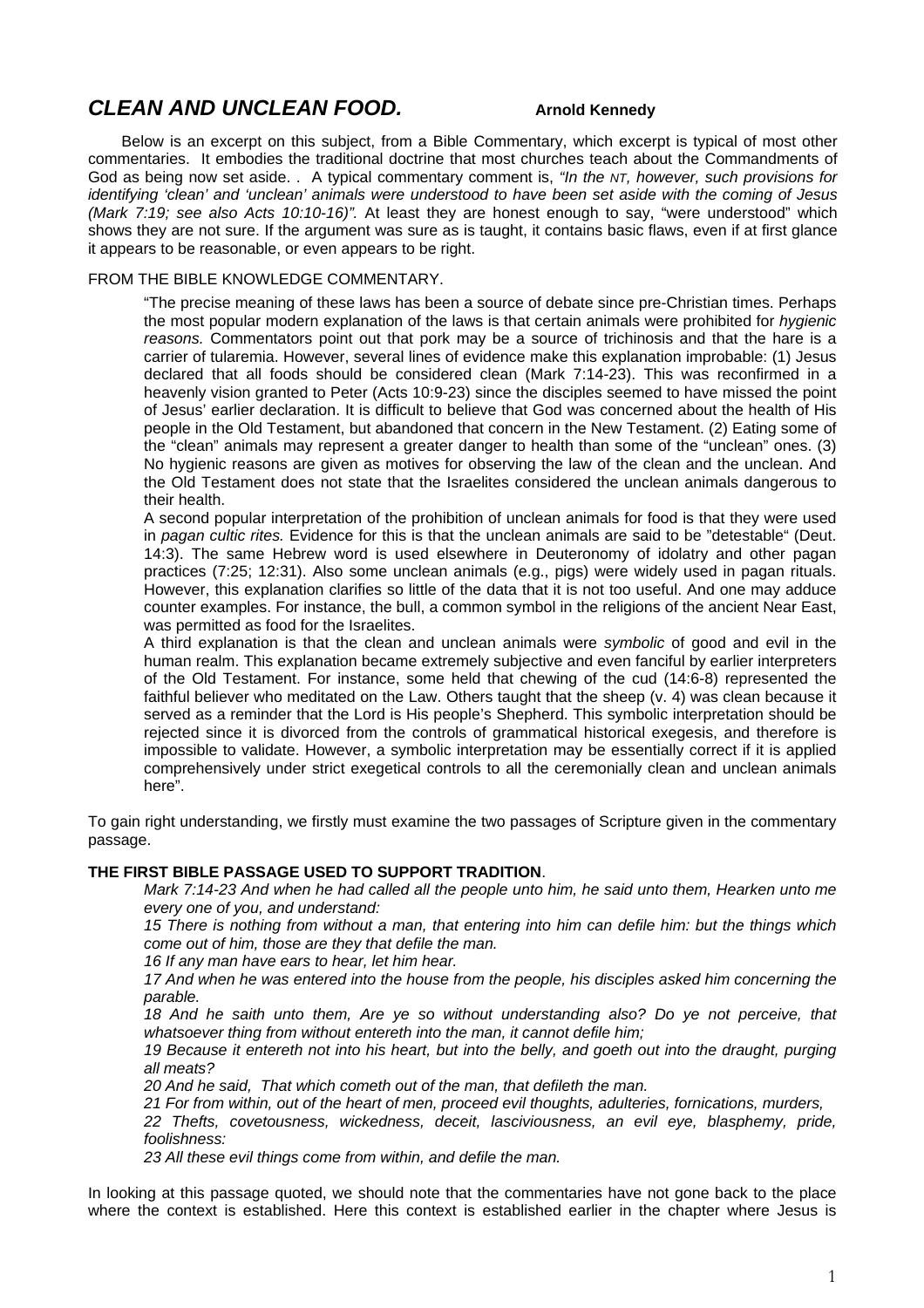contrasting the "**commandments of men**" with the "**commandments of God**". In general, churches do not seem to note the difference!<br>Mark 7:7-9. "Ho

*Mark 7:7-9. "Howbeit in vain do they worship me, teaching for doctrines the commandments of men. For laying aside the commandment of God, ye hold the tradition of men, as the washing of pots and cups: and many other such like things ye do. And he said unto them, Full well ye reject the commandment of God, that ye may keep your own tradition"* 

In no way does Jesus discount or eliminate the "commandments of God". It is the "commandments of men" Jesus attacks. Jesus does not commend or sanction the eating of unclean foods, or of breaking the "commandments of God" in these passages. Jesus is insisting that it was the "commandments of God" that were being rejected and thus were being broken by these Judean leaders. They had substituted their interpretations for the "commandments of God".

The "commandments of men" Jesus talks about are the "*washing of pots and cups: and many other such like things ye do*". What the Judean leaders were keeping, or trying to keep, were the "commandments of men". For the commentaries to insist, or even to infer, that these two sets of commandments are the same is not only a lie, it is total error. The commentators need to be able to explain how "*the washing of pots and cups: and many other such like things ye do*" has anything to do with eating pork or unclean foods. Jesus nowhere mentions pork or unclean meat in these passages, and in no way links the two differing sets of commandments.

When Jesus gave His explanation, to His disciples, saying, "*Are ye so without understanding also? Do ye not perceive, that whatsoever thing from without entereth into the man, it cannot defile him; Because it entereth not into his heart, but into the belly, and goeth out into the draught, purging all meats?"*, the context concerns only those things relating to the "commandments of men". It is these things of man and mans' religion that "*goeth out into the draught, purging all meats*". The fact that pork, for instance, likewise "goes out into the draught" does not mean it is no longer an unclean food, even if commentators say it is so. Not eating swine's flesh is part of the "commandments of God", and this is not mentioned in this passage as being part of the "commandments of men".

#### **THE SECOND BIBLE PASSAGE USED TO SUPPORT TRADITION**.

*Acts 10:9-30 On the morrow, as they went on their journey, and drew nigh unto the city, Peter went up upon the housetop to pray about the sixth hour: 10 And he became very hungry, and would have*  eaten: but while they made ready, he fell into a trance, 11 And saw heaven opened, and a certain *vessel descending unto him, as it had been a great sheet knit at the four corners, and let down to the earth: 12 Wherein were all manner of fourfooted beasts of the earth, and wild beasts, and creeping things, and fowls of the air. 13 And there came a voice to him, Rise, Peter; kill, and eat. 14 But Peter said, Not so, Lord; for I have never eaten any thing that is common or unclean. 15 And the voice spake unto him again the second time, What God hath cleansed, that call not thou common. 16 This was done thrice: and the vessel was received up again into heaven. 17 Now while Peter doubted in himself what this vision which he had seen should mean, behold, the men which were sent from Cornelius had made enquiry for Simon's house, and stood before the gate, 18 And called, and asked whether Simon, which was surnamed Peter, were lodged there. 19 While Peter thought on the vision, the Spirit said unto him, Behold, three men seek thee. 20 Arise therefore, and get thee down, and go with them, doubting nothing: for I have sent them. 21 Then Peter went down to the men which were sent unto him from Cornelius; and said, Behold, I am he whom ye seek: what is the cause wherefore ye are come? 22 And they said, Cornelius the centurion, a just man, and one that feareth God, and of good report among all the nation of the Jews, was warned from God by an holy angel to send for thee into his house, and to hear words of thee. 23 Then called he them in, and lodged them. And on the morrow Peter went away with them, and certain brethren from Joppa accompanied him. 24 And the morrow after they entered into Caesarea. And Cornelius waited for them, and had called together his kinsmen and near friends. 25 And as Peter was coming in, Cornelius met him, and fell down at his feet, and worshipped him. 26 But Peter took him up, saying, Stand up; I myself also am a man. 27 And as he talked with him, he went in, and found many that were come together. 28 And he said unto them, Ye know how that it is an unlawful thing for a man that is a Jew to keep company, or come unto one of another nation; but God hath shewed me that I should not call any man common or unclean. 29 Therefore came I unto you without gainsaying, as soon as I was sent for: I ask therefore for what intent ye have sent for me? 30 And Cornelius said, Four days ago I was fasting until this hour; and at the ninth hour I prayed in my house, and, behold, a man stood before me in bright clothing,*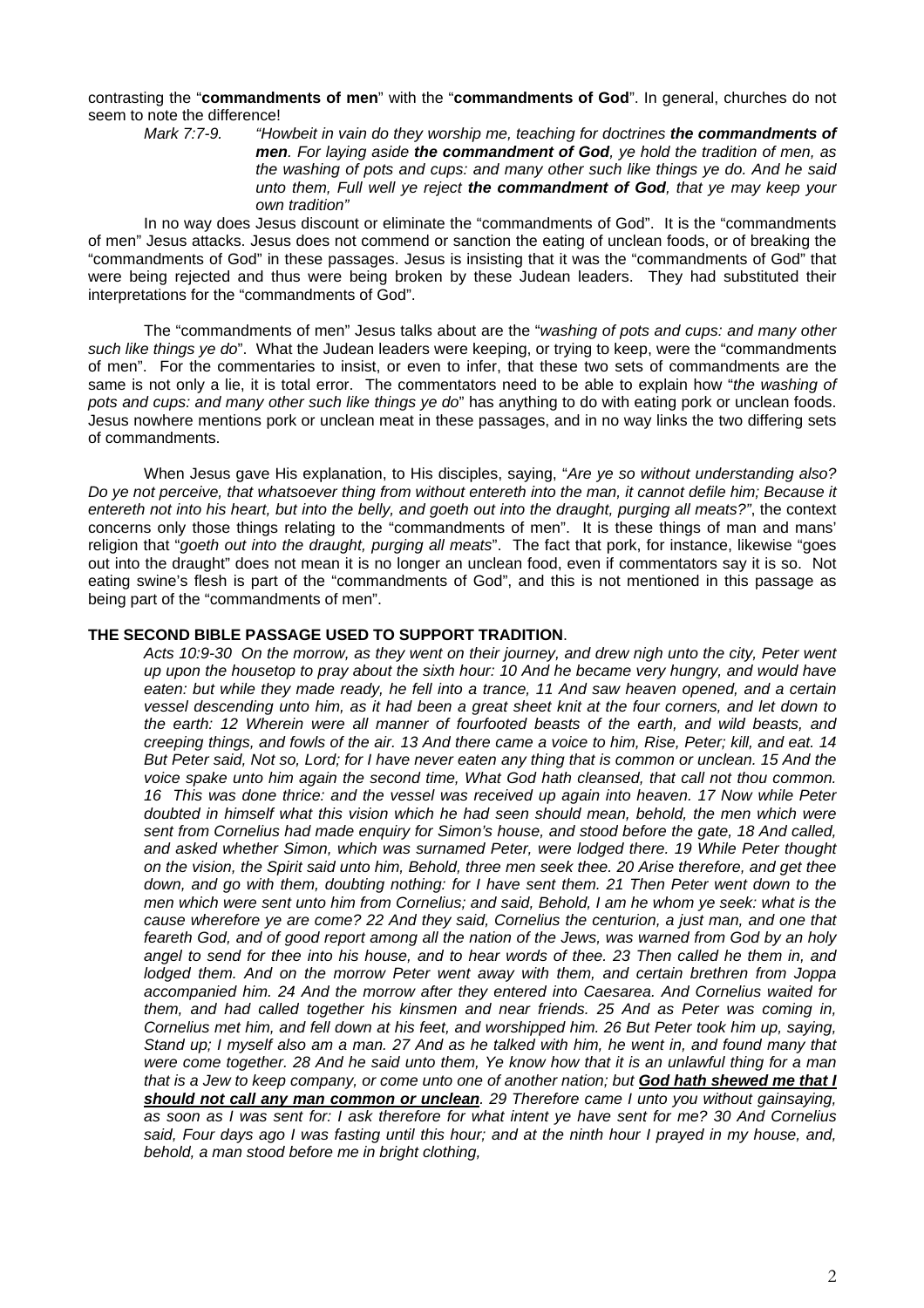Peter states simply what God had showed him in the vision, i.e. "**God hath shewed me that I should not call any man common or unclean".** To say that God showed Peter anything different such as, "It is now acceptable to eat unclean meats", is to call both Peter and the Word of God both liars.

The commentator says regarding the first passage in Mark chapter seven, "*This was reconfirmed in a heavenly vision granted to Peter (Acts 10:9-23) since the disciples seemed to have missed the point of Jesus' earlier declaration*". But did they really? Peter did not agree with the commentator that the symbols in his vision had anything to with being able to eat unclean foods**.** The commentators refuse to believe what Peter says. This is because the commentators have to ignore the context, in order to support their traditional wrong doctrine. The context includes a connection about Peter being able to tell Cornelius what he should do.

> *Verse 5. And now send men to Joppa, and call for one Simon, whose surname is Peter: He lodgeth with one Simon a tanner, whose house is by the sea side: he shall tell thee what thou oughtest to do*

This has nothing at all to do with eating or not eating pork, or any other animals God has declared to be unclean as food. When we read, "*Ye know how that it is an unlawful thing for a man that is a Jew to keep company, or come unto one of another nation; but God hath shewed me that I should not call any man common or unclean*", the "one of another nation" is *allophulos* which means "one of a kindred tribe". In his explanation, Peter said something limiting the churches refuse to accept, "*The word which God sent unto the children of Israel, preaching peace by Jesus Christ".* As the Judeans thought of the 10 tribes of House of Israel as being unclean like pigs and other unclean animals, then we can start to understand the vision. But, in no way has it anything to do with eating or not eating swine's flesh. It is about the Word of God being sent to, and received by, the "gentilised" House of Israel.

As always, the symbols in a vision have to be interpreted! The commentators do not do this in this passage. Imagine how ridiculous it would be if all the symbols in Biblical visions were taken literally as the commentators have done here. Where we read in the vision of Peter saying, '*Not so, Lord; for I have never eaten any thing that is common or unclean'* and '*the voice spake unto him again the second time, What God hath cleansed, that call not thou common*', this is part of the vision; it is not part of the interpretation. Thus churches are not teaching what Peter says God showed him. It is not unusual to find such wrong teachings in commentaries and Bible footnotes.

#### **And it is pointed out; the difference between clean and unclean animals predates Moses, since Noah knew the difference when he took the animals into the ark! The difference is eternal!**

#### **SOME RELATIVE NOTES FROM THE SAME COMMENTARY.**

In Isaiah 66 we find this statement, which in context, is concerned with God's people.

Isaiah 66:17 They that sanctify themselves, and purify themselves in the gardens behind one tree *in the midst, eating swine's flesh, and the abomination, and the mouse, shall be consumed together, saith the LORD.* 

Being consumed by God for eating swine's flesh is a heavy statement! The abomination is *shequets =* "an unclean thing, an abomination". Yes, it is heavy for Isaiah to say that God will consume eaters of pork, rodents and other things. But the same commentary (as quoted earlier in this paper) contradicts itself as it agrees that eating unclean animals as being unlawful, stands until Judgment Day, saying:

*When God restores His people to Jerusalem (vv. 10-13) in the Millennium, they will rejoice and*  prosper, but on His and her enemies He will swoop down in judgment like a fire (cf. 2 Thes. 1:7-9) *and a whirlwind to slay them. This judgment will be fair because of their abominations: worshiping in idolatrous gardens (cf. Isa. 1:29; 65:3) and eating ceremonially unclean animals such as pigs (cf. 65:4; 66:3; Lev. 11:7) and rats (cf. Lev. 11:29).* 

Where did they get the word "ceremonially"? It is from tradition. God's commandment not to eat unclean food has nothing to do with any ceremony. It has nothing to do with food offered to idols either. The word "enemies" refers to those of God's people who are eating pigs and mice, etc. Here this commentary is contradicting what they say in their quotation found in the first page of this paper. They confirm this concerning the verse below, which again is about eating swine's flesh:

*Is 65:2-7 Which remain among the graves, and lodge in the monuments, which eat swine's flesh, and broth of abominable things is in their vessels; Which say, Stand by thyself, come not near to me; for I am holier than thou. These are a smoke in my nose, a fire that burneth all the day. Behold, it is written before me: I will not keep silence, but will recompense, even recompense into their bosom, Your iniquities,*  and the iniquities of your fathers together, saith the LORD, which have burned *incense upon the mountains, and blasphemed me upon the hills: therefore will I measure their former work into their bosom.*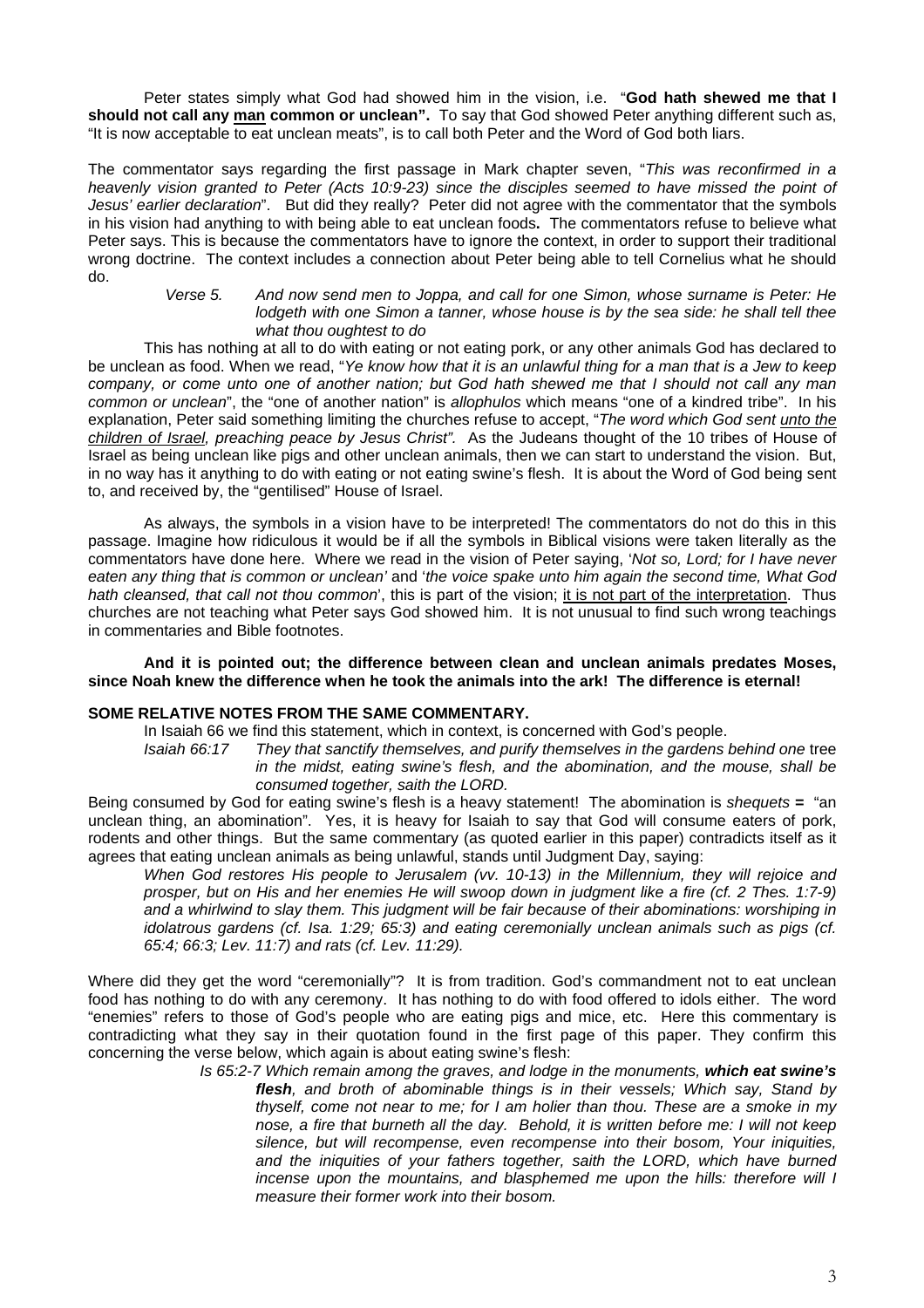The commentary says, as follows:

*Isaiah 65:1-7. Constantly reaching out to Israel, God revealed Himself to those who did not even ask for that revelation. Only because of His grace did He do so, even calling out to them, Here am I. Yet they did not respond. He was always ready to help them (holding out His hands; Paul quotes vv. 1-2 in Rom. 10:20-21), but they continued to be stubborn, independent, and evil. They provoked God by (a) worshiping in pagan gardens (cf. Isa. 1:29; 66:17); (b) being involved in necromancy (supposedly consulting the dead, while sitting among the graves, 65:4; cf. 8:19); (c) disregarding His dietary laws (65:4b; cf. 66:3, 17; Lev. 11:7); and (d) being religiously arrogant till they became as repulsive and irritating to Him as smoke in a person's nose. Because of their sins, the LORD would judge them. The Assyrian threat (Isa. 1-37) and the Babylonian Exile (chaps. 38-66) were two of the ways the Lord disciplined His people. The consequences of sin had to be faced; God would pay them back in judgment for their idolatrous worship in high places (cf. 57:7).* 

Here the commentary again declares this reference to eating swine's flesh concerns God's people, thus showing inconsistency. Is there any wonder why church members are all so confused?

### **A THIRD BIBLE PASSAGE USED TO SUPPORT TRADITION.**

*Rom. 14:14 I know, and am persuaded by the Lord Jesus, that there is nothing unclean of itself: but to him that esteemeth any thing to be unclean, to him it is unclean. But if thy brother be grieved with* thy *meat, now walkest thou not charitably.* 

This is another passage that is used to promote the teaching that the eating of unclean foods was set aside by Jesus. Here again, tradition, which promotes that idea, has not considered the context. The context is established in the first verse of the chapter where the issue is about being a vegetarian or not.

*Rom. 14:1 For one believeth that he may eat all things: another, who is weak, eateth herbs.* 

The context certainly is not about eating, or not eating, unclean meats. It is about being a vegetarian or not. So, as usual and according to good Greek word usage, "all" refers to the "all" of the context only, and thus does not include anything outside of the particular context. Likewise when we come down to the verse "*All things indeed are pure"* and "*For the kingdom of God is not meat and drink; but righteousness, and peace, and joy in the Holy Ghost",* there has been no change in the context within this chapter, and thus there is no application outside of the limited context.

# **A FOURTH BIBLE PASSAGE USED TO SUPPORT TRADITION.**

But meat commendeth us not to God: for neither, if we eat, are we the better; *neither, if we eat not, are we the worse.* 

Again, to suggest that this means that God's people can now eat unclean foods once again means that no notice has been taken of the passage context, which is confined to eating foods offered to idols.

#### **FINAL COMMENT**.

No wonder church members are confused over this issue and every issue relating to "the Commandments of God", a phrase found often enough within the New Testament, even if churches ignore the phrase. Church trumpets, such as commentaries and teachers, are making uncertain sounds by contradicting themselves, in the way as was pointed out above! Commentaries say that on one hand Jesus has set aside the eating of unclean animals, and on the other hand that God's people will be judged for eating swine's flesh on judgement day, (if not before). What they have set aside are the "commandments of God".

 The footnotes of the "Life Application Bible" actually say, *"He did not downgrade the Law, but He paved the way for the change made clear in Acts 10, 7-22 when He removed the cultural restrictions regarding food".* Amazing! Does this concept not in fact downgrade the Law of God? And where does 'culture' come into it? Do we not say our culture allows us to eat pig but not rat, so that is now our standard? On this basis we could say nothing of the "commandments of God" has any relevance in today's "culture". This is what we are seeing today in society and most churches, go along with this idea, even in the holier than thou, so-called "holy ghost works".

There may be some partial acknowledgement of the "commandments of God"-(Mal.2:9)- but God says, "*Therefore have I also made you contemptible and base before all the people, according as ye have not kept my ways, but have been partial in the law".* This partiality causes society to view the churches as they do. It is God that has brought this view of churches by society to pass. The blessing and the glory have departed from the churches. Again, why?

*Rev. 22:14 Blessed are they that do his commandments, that they may have right to the tree of life, and may enter in through the gates into the city.* 

And, as Jesus says,